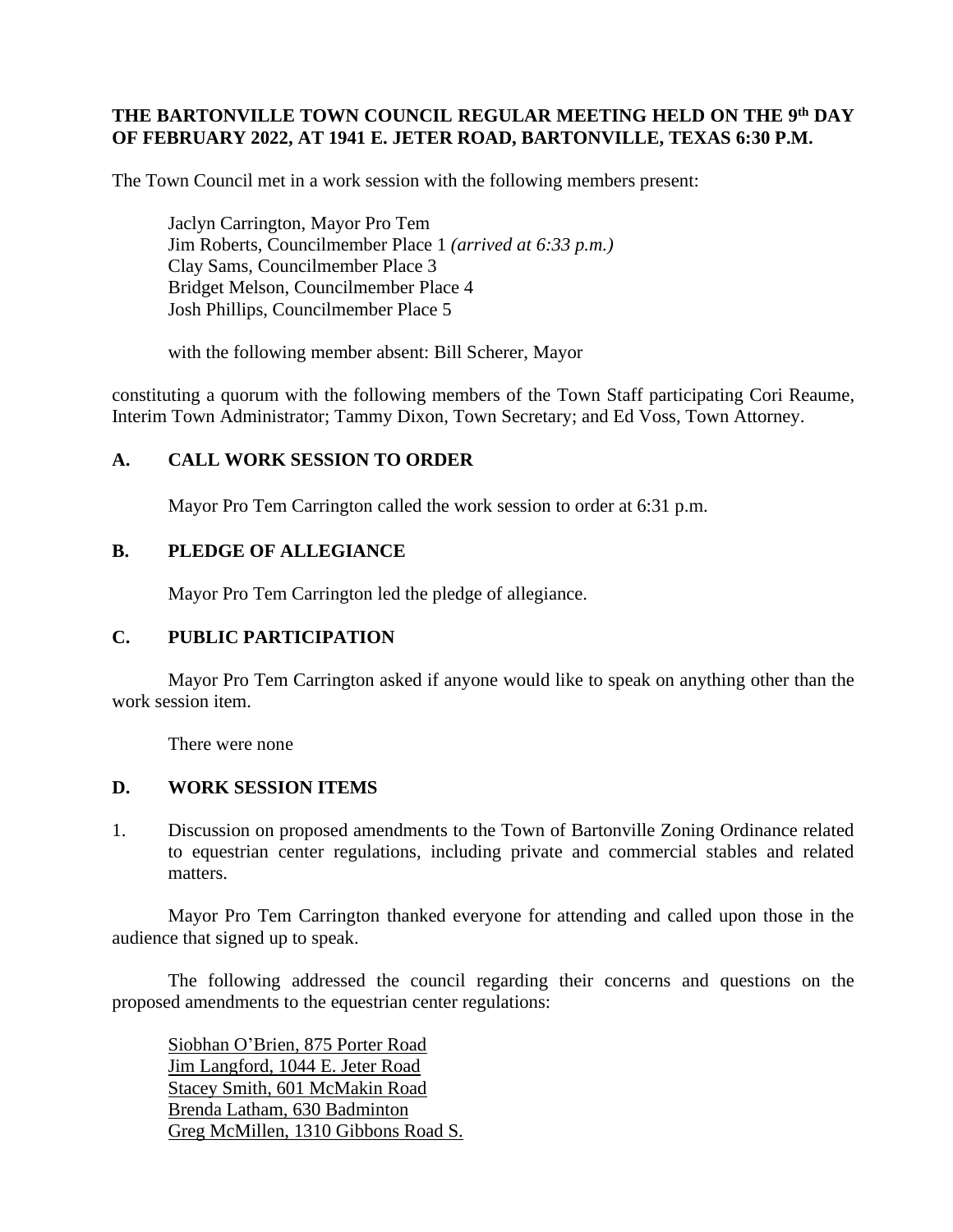Jim Walsh, 857 E. Jeter Road Rachel Neese, 1667 Broome Road Kristen New, 1519 Broome Road Tina Coleman, 1440 E. Jeter Road

A collective summary of the concerns addressed were as follows:

- A lack of understanding that the proposal would be a change to the Town's Zoning Ordinance, which would only apply prospectively. Any existing equestrian centers that would not comply with the updated regulations would be deemed legally nonconforming.
- Additionally, any properties which have received conditional use permits (CUPs) for approval would still hold the CUP. It was explained a CUP is a zoning action, which stays with the property even through ownership changes.
- Hours of operation (pointing out how some actions that would be necessary for animal safety/welfare) could result in an ordinance violation if they occurred after the established hours of operation in the ordinance.
- Hours of operation related to riding and working early or late to avoid the heat of Texas summers.
- The limit of five stalls allowed without transitioning to a "commercial" classification, and other details about the definition of commercial equestrian center.
- The requirement and meaning of a "dust free" arena.
- The reequipment to screen horse trailers from view.

At the request of Mayor Pro Tem Carrington, Town Attorney, Ed Voss, provided the background regarding the establishment of the Equestrian Center Committee and the process used by the committee for their review.

Mayor Pro Tem Carrington thanked everyone for attending the meeting and providing their valuable input. She stated she did not believe it was the intent of the Town Council to take any action on this item at the February 15<sup>th</sup> regular meeting as the Council was committed to gathering and reviewing the input received from the residents on this matter.

Councilmember Roberts stated the review of the regulations did not derive out of complaints; it was to clarify the regulations.

Councilmember Phillips stated the intent of the review was to assist with clarification of the regulations and was not meant to punish anyone. He also thanked everyone for their feedback.

Councilmember Sams also stated the intent was to clarity the regulations. He further stated the concerns he had received were related to lighting and he too, appreciated the feedback received.

Councilmember Melson stated she served on the committee and realizes the equine community's input was missed and she appreciated their comments. She further suggested members of the equine community be added to the committee to further review of the regulations.

Mayor Pro Tem Carrington thanked the audience again and stated if there were any other concerns to please email and/or call the Town Councilmembers.